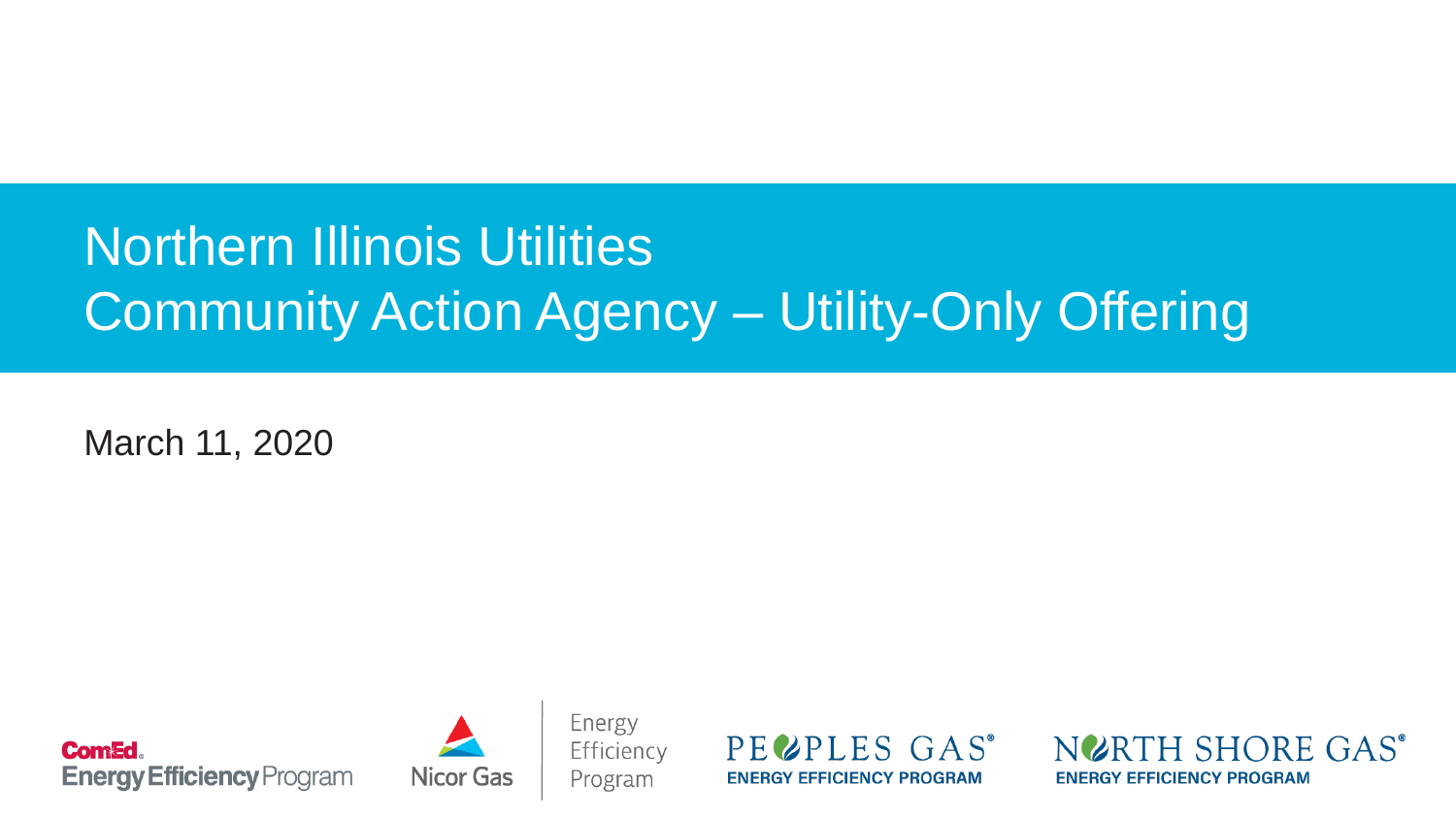### **Goal:**

Leverage existing Illinois Community Action Agencies (CAAs) infrastructure to deliver comprehensive retrofits to income qualified customers, up to 80% Area Median Income (AMI), who are not otherwise eligible for Illinois Home Weatherization Assistance Program (IHWAP) services.

### **Program Description:**

The CAAs deliver comprehensive home retrofits to income qualified customers, which:

- a) align with projects offered by IHWAP,
- b) leverage the existing (IHWAP) operations with utility-specific adaptations as needed,
- c) utilize only utility incentive funds, and
- d) allow agencies ability to spend utility funding year-round <sup>2</sup>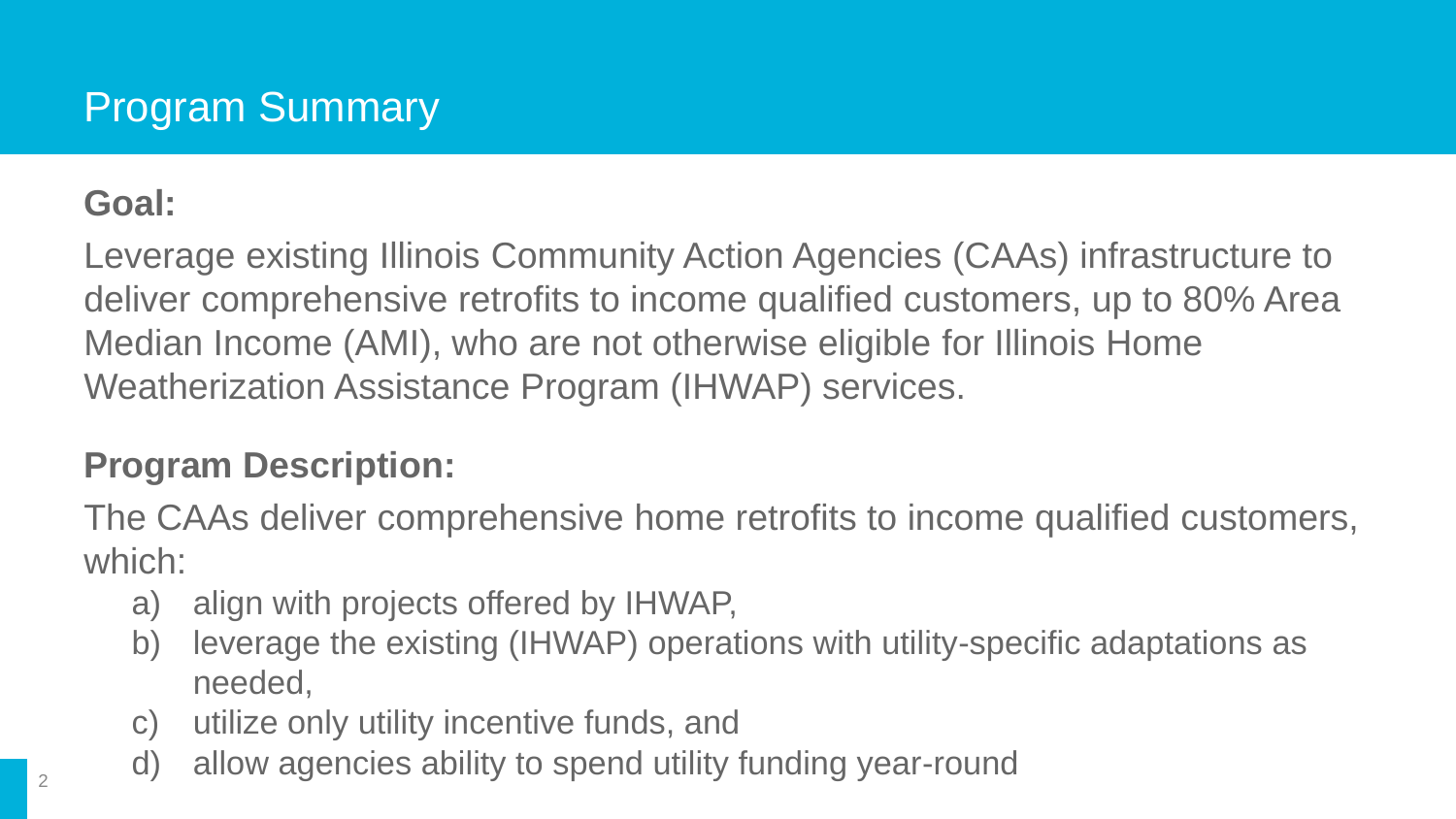## Program Ramp Up and Status

#### **2017 - 2018**

- Agency planning, preparations and onboarding
- Development and launch of utility-only offering, following launch of IHWAP braiding

#### **2019**

- Refinement of utility-only offering operations and procedures
- Increase in CAA channel activity
- Development of revised installation guidelines in partnership with the CAAs to maximize the customer experience, the services offered and the per-home energy savings for use in 2020

#### **2020**

- Right-sizing of budgets and continued analysis of agency capacity, in coordination with braided with IHWAP efforts
- Continued emphasis on braiding with IHWAP over utility-only projects, with further adjustments to 2020 production plans
- Implementation of revised utilityonly guidelines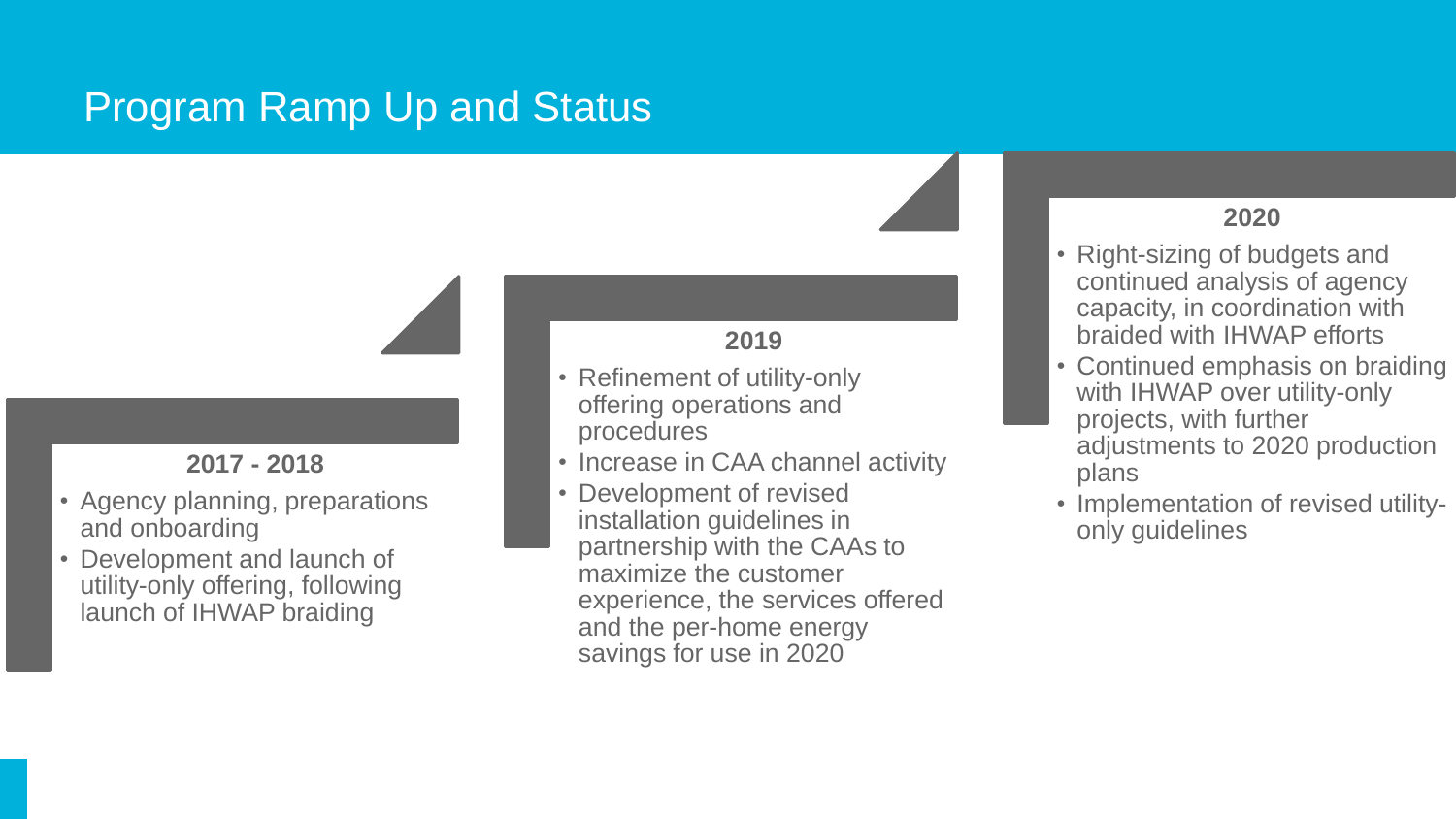## Program Detail

|                                           | <b>Northern Utility Program -</b><br><b>Braided with IHWAP</b>                                       | <b>Northern Utility Program -</b><br><b>Utility Only</b>                                                                          |  |
|-------------------------------------------|------------------------------------------------------------------------------------------------------|-----------------------------------------------------------------------------------------------------------------------------------|--|
| <b>Utilities</b>                          | ComEd, Nicor Gas, Peoples Gas, North Shore Gas                                                       |                                                                                                                                   |  |
| Implementer                               | Resource Innovations<br>Subcontracted with Illinois Association of Community Action Agencies (IACAA) |                                                                                                                                   |  |
| Implementation<br><b>Partners</b>         | <b>Community Action Agency network</b>                                                               |                                                                                                                                   |  |
| <b>Installation</b><br><b>Contractors</b> | Closed network, selected and managed by CAAs per IHWAP procurement<br>guidelines                     |                                                                                                                                   |  |
| <b>Customer Segment</b>                   | Single family and multi-family                                                                       |                                                                                                                                   |  |
| <b>Income Eligibility</b>                 | Up to 200% of Federal Poverty Level                                                                  | $>$ 200% FPL, $<$ 80% AMI<br>(with special exceptions for customers)<br><200% FPL who would not otherwise<br>be served by IHWAP*) |  |

\* For example, "re-weatherization" IHWAP participants and customers with a low prioritization who need to be served more expediently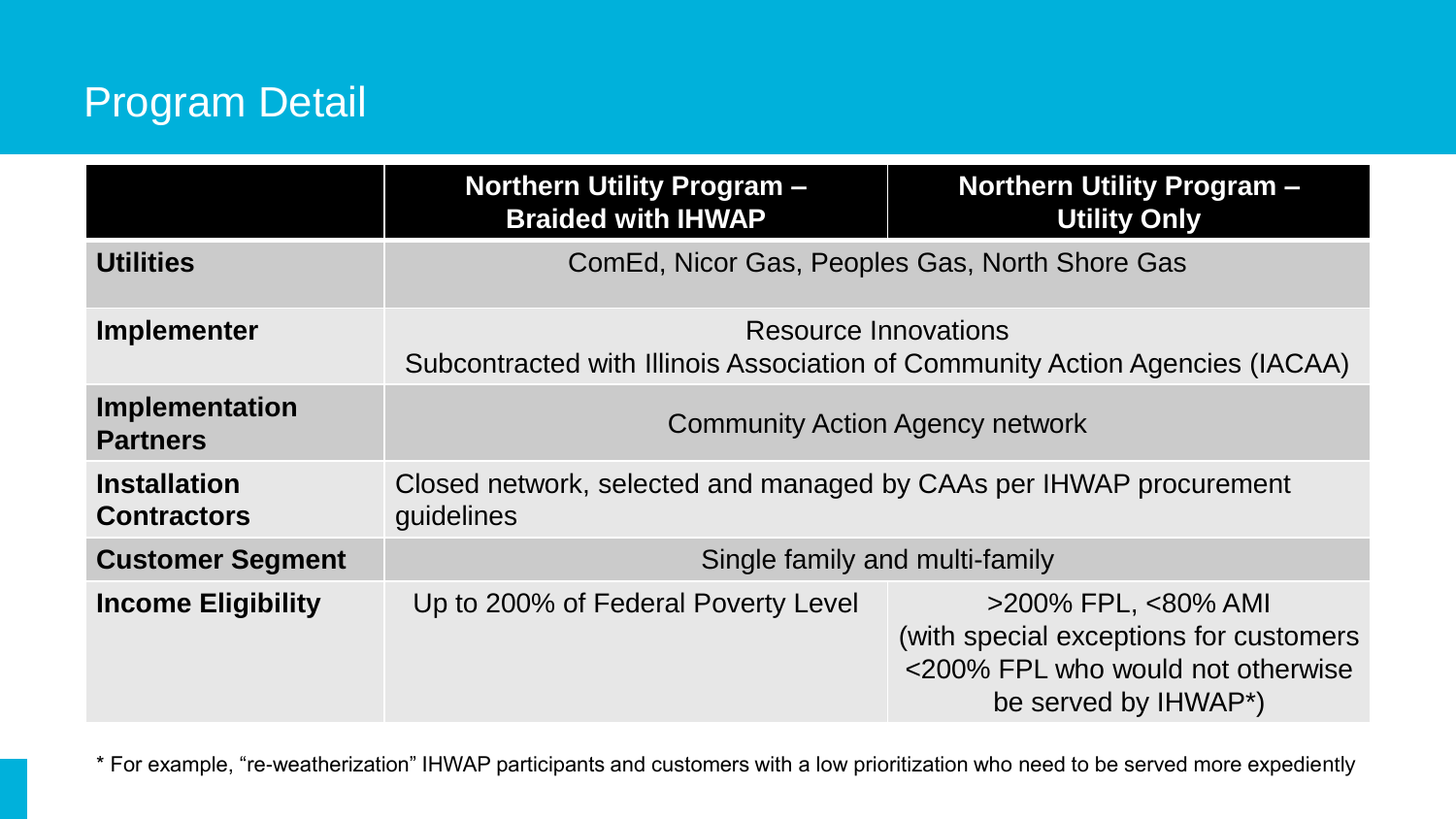## Measure Detail – Qualifications and Funding Approach

|                                         | <b>Braided with</b><br><b>IHWAP</b>                                                                                                                                                                                                                                                                                                                                          | <b>Utility Only</b>                                                                                                                                                                                                                                                                                                                                                                                                                                                                                                                                                                                                                                                                                                     |  |
|-----------------------------------------|------------------------------------------------------------------------------------------------------------------------------------------------------------------------------------------------------------------------------------------------------------------------------------------------------------------------------------------------------------------------------|-------------------------------------------------------------------------------------------------------------------------------------------------------------------------------------------------------------------------------------------------------------------------------------------------------------------------------------------------------------------------------------------------------------------------------------------------------------------------------------------------------------------------------------------------------------------------------------------------------------------------------------------------------------------------------------------------------------------------|--|
| <b>Measure</b><br><b>Qualifications</b> | Most measures<br>are qualified,<br>scoped, and<br>installed per<br><b>IHWAP</b> guidelines                                                                                                                                                                                                                                                                                   | Most measures are qualified, scoped, and installed per IHWAP<br>guidelines. Minimal modifications were made to select measures<br>with community action agency input to maximize bill savings,<br>health, safety, and comfort of the customer while also serving as<br>many customers as possible within the program budget. For<br>example, IHWAP allows furnace replacement for any furnaces<br><80% AFUE, regardless of age; the new utility-only guidelines<br>require that a furnace must be 10 years old or in emergency<br>condition in order to be replaced. As another example, agencies<br>are being asked to quantify energy savings before replacing<br>windows and doors as a part of air sealing efforts. |  |
| <b>Measure</b><br><b>Incentives</b>     | All measures are provided at no cost to the customer. All measure incentives include:<br>1. Material and labor, as agreed upon between CAA and installation contractor during<br><b>IHWAP</b> procurement<br>2. Program support and admin (PS&A) incurred by CAA (e.g., customer intake,<br>assessment, project management, inspection, administration costs), per IHWAP ops |                                                                                                                                                                                                                                                                                                                                                                                                                                                                                                                                                                                                                                                                                                                         |  |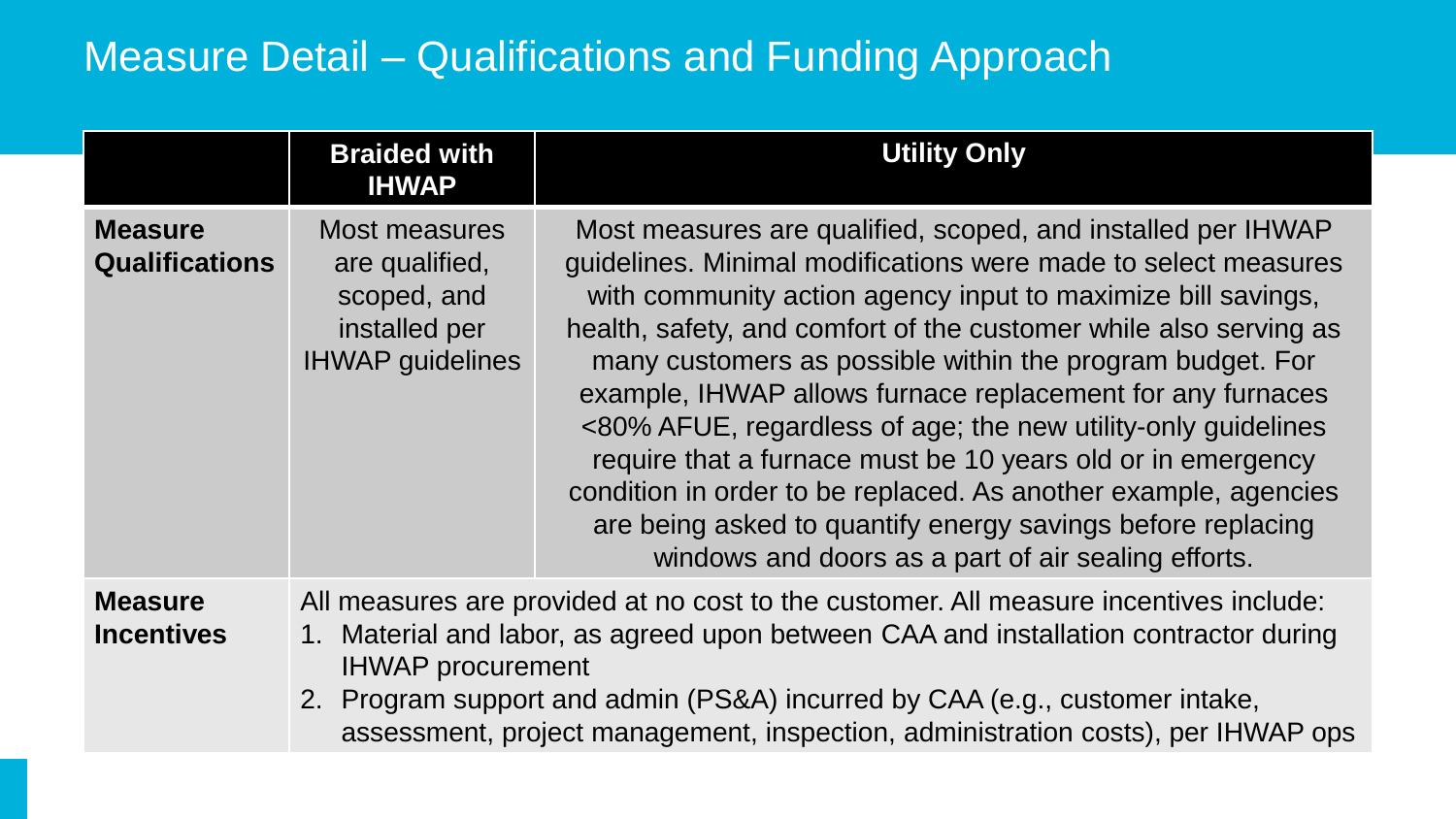## Measure Detail – Measures Offered

|                         | <b>Braided with IHWAP</b>                                            | <b>Utility Only</b>                   |  |  |
|-------------------------|----------------------------------------------------------------------|---------------------------------------|--|--|
| <b>Weatherization /</b> | <b>Air Sealing</b>                                                   |                                       |  |  |
| <b>Building Shell</b>   | <b>Attic Insulation</b>                                              |                                       |  |  |
|                         | <b>Wall Insulation</b>                                               |                                       |  |  |
|                         | <b>Basement / Sidewall Insulation</b>                                |                                       |  |  |
|                         | <b>Floor Insulation</b><br><b>Rim Joist Insulation</b>               |                                       |  |  |
|                         |                                                                      |                                       |  |  |
|                         | <b>Duct Sealing</b>                                                  |                                       |  |  |
| <b>HVAC and</b>         | <b>Furnaces</b><br><b>Boilers</b><br><b>Central Air Conditioners</b> |                                       |  |  |
| <b>Thermostats</b>      |                                                                      |                                       |  |  |
|                         |                                                                      |                                       |  |  |
|                         |                                                                      | Room (Wall / Window) Air Conditioners |  |  |
|                         | <b>Air Source Heat Pumps</b>                                         |                                       |  |  |
|                         | <b>ECM</b>                                                           |                                       |  |  |
|                         | <b>Programmable Thermostats</b>                                      |                                       |  |  |
|                         |                                                                      | <b>Advanced (Smart) Thermostats</b>   |  |  |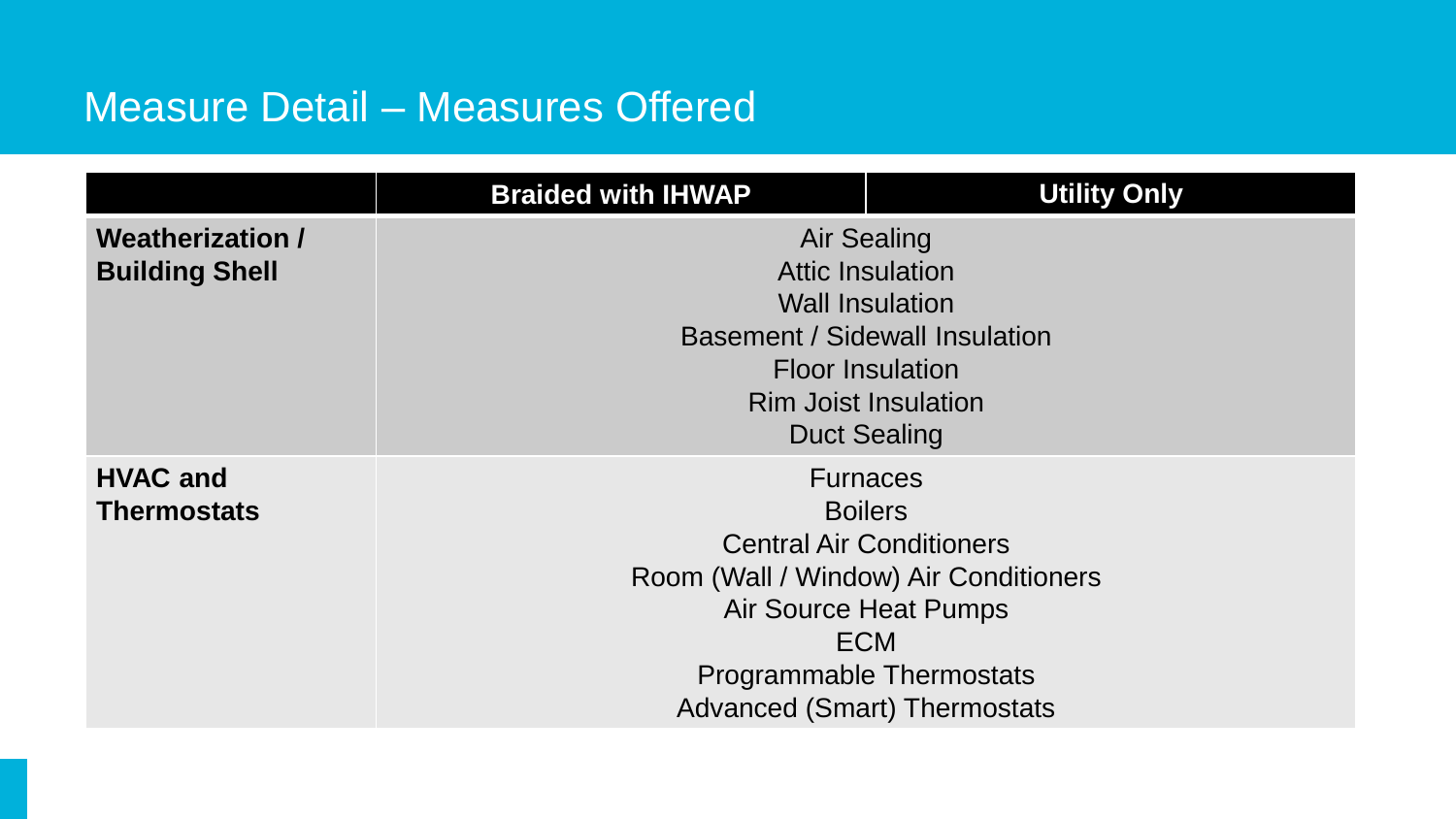## Measure Detail – Measures Offered

|                                              | <b>Braided with IHWAP</b>                                                                                                                                      | <b>Utility Only</b> |  |
|----------------------------------------------|----------------------------------------------------------------------------------------------------------------------------------------------------------------|---------------------|--|
| <b>Water Heating</b>                         | <b>Natural Gas and Electric Water Heaters</b><br><b>Bathroom and Kitchen Aerators</b><br><b>Showerheads</b><br>Pipe Insulation<br>Water Heater Wrap (Electric) |                     |  |
| <b>Lighting and Misc.</b><br><b>Electric</b> | LED Bulbs (indoor and outdoor)<br><b>Smart Power Strips</b>                                                                                                    |                     |  |
| <b>Appliances</b>                            | Refrigerator<br>Freezer                                                                                                                                        | Refrigerator        |  |
| <b>Ventilation</b>                           | <b>Exhaust Fans</b>                                                                                                                                            |                     |  |
| <b>Health and Safety</b>                     | Same as IHWAP, see matrix for more information                                                                                                                 |                     |  |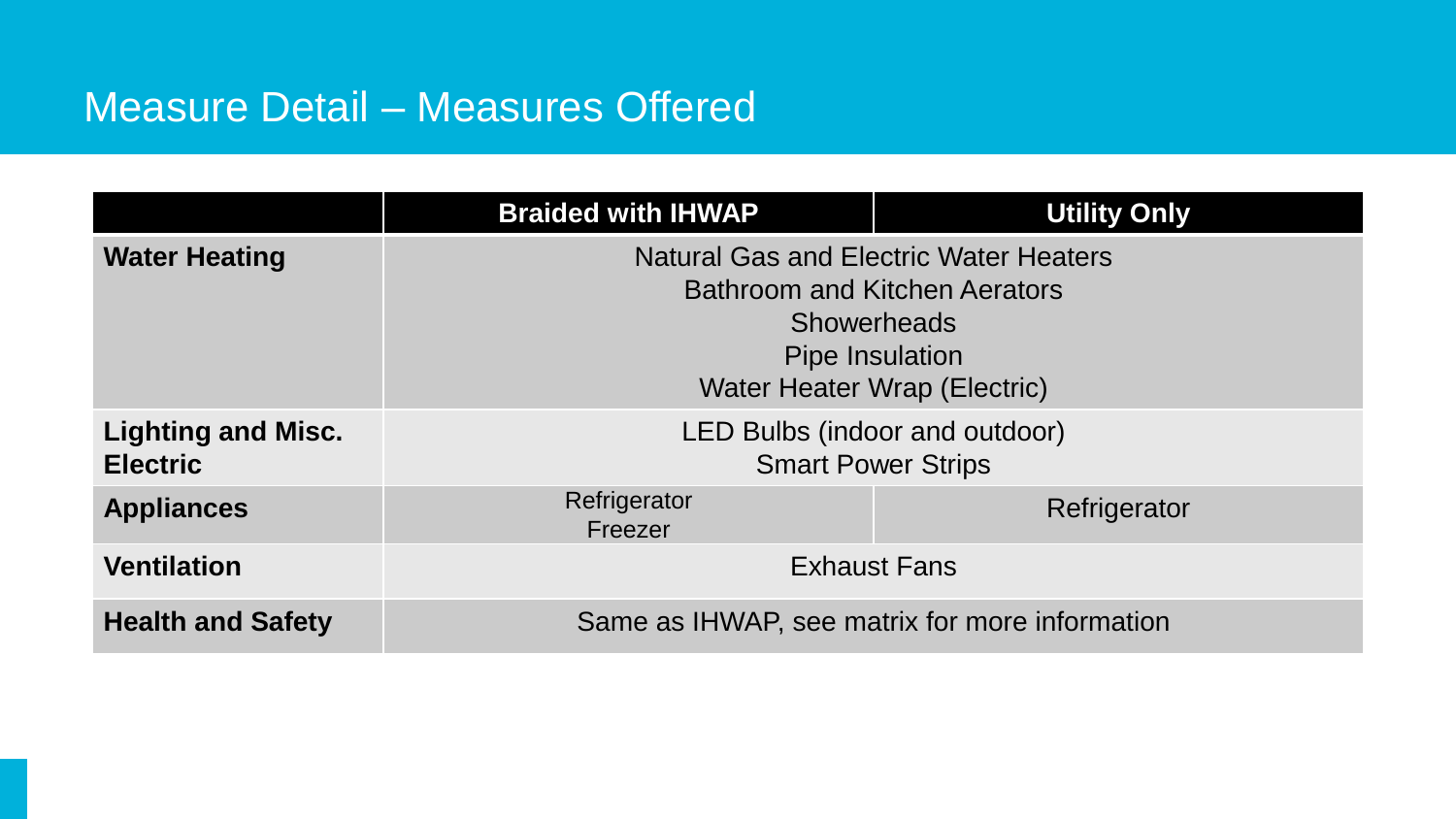### Implementation Approach and Coordination Considerations for Utility-Only Funded Projects

### Utility-Agency Partnership

• IHWAP-led partnership has facilitated expansion of CAA operations and capacity through new customer segment with utility-only

### Leveraging of IHWAP Guidelines

- Utility-only offering benefits from leveraging existing operations, with modifications and enhancements introduced over time to increase impact of utility-only funded projects:
	- Measure specifications (baselines and efficient standards)
	- Contractor qualifications and selection
	- Project pricing

### Utility-Specific Differences from IHWAP / Existing CAA Operations

- Calendar year funding cycle
- Production management and forecasting
- Long-term production planning and capacity building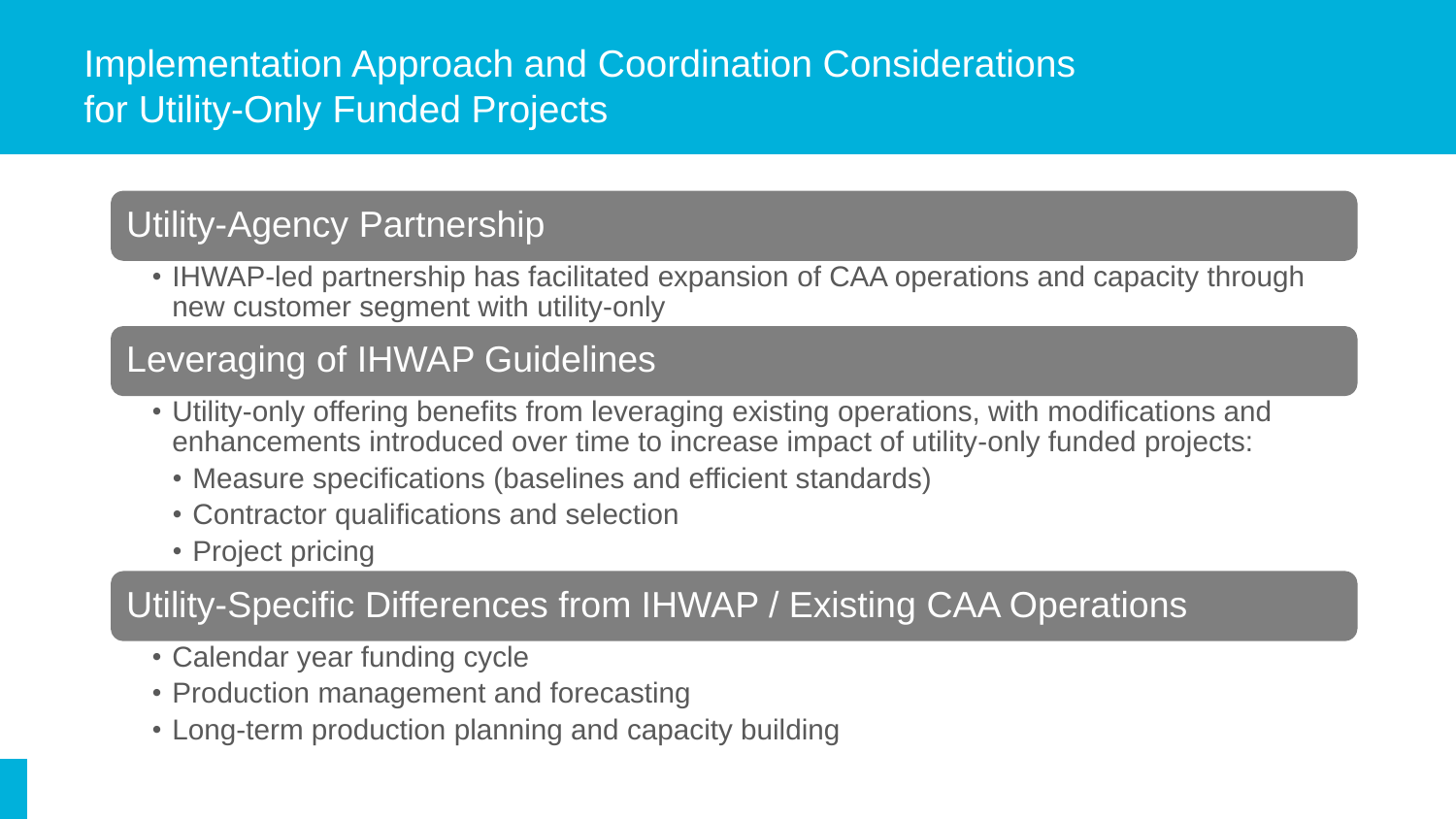## 2018 – 2020 Progress and Plan Single Family: Utility-Only and Braided with IHWAP

### Single Family Homes Served



#### Single Family Incentive Spend



 $\blacksquare$  Utility-Only  $\blacksquare$  Braided with IHWAP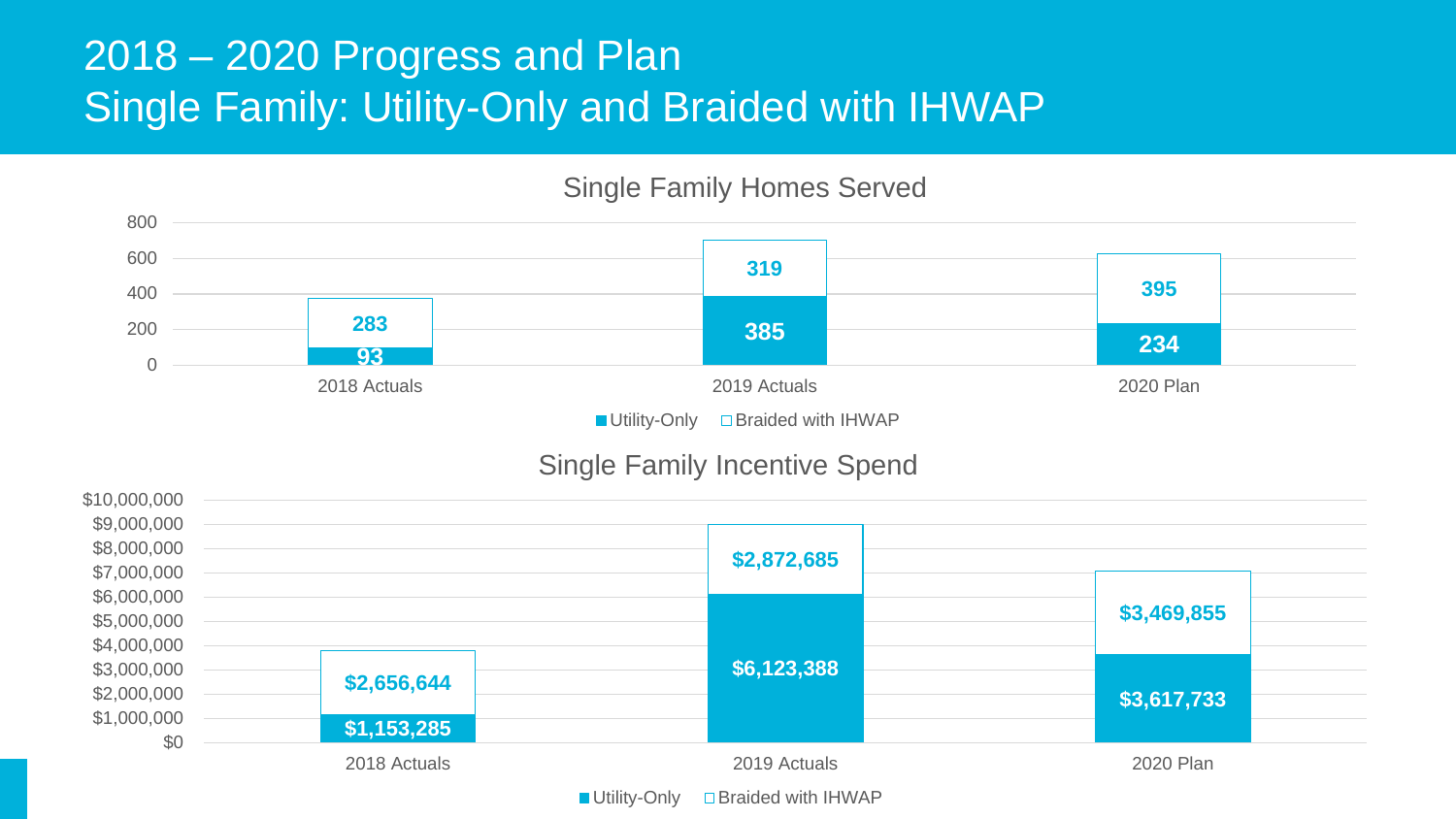## 2018 – 2020 Progress and Plan Multi-Family: Utility-Only and Braided with IHWAP

#### \$6,000,000 Multi-Family Incentive Spend **<sup>167</sup> <sup>337</sup> <sup>316</sup> 179 325 299** 0 200 400 600 800 2018 Actuals 2019 Actuals 2020 Plan Multi-Family Tenants Served  $\blacksquare$  Utility-Only  $\square$  Braided with IHWAP

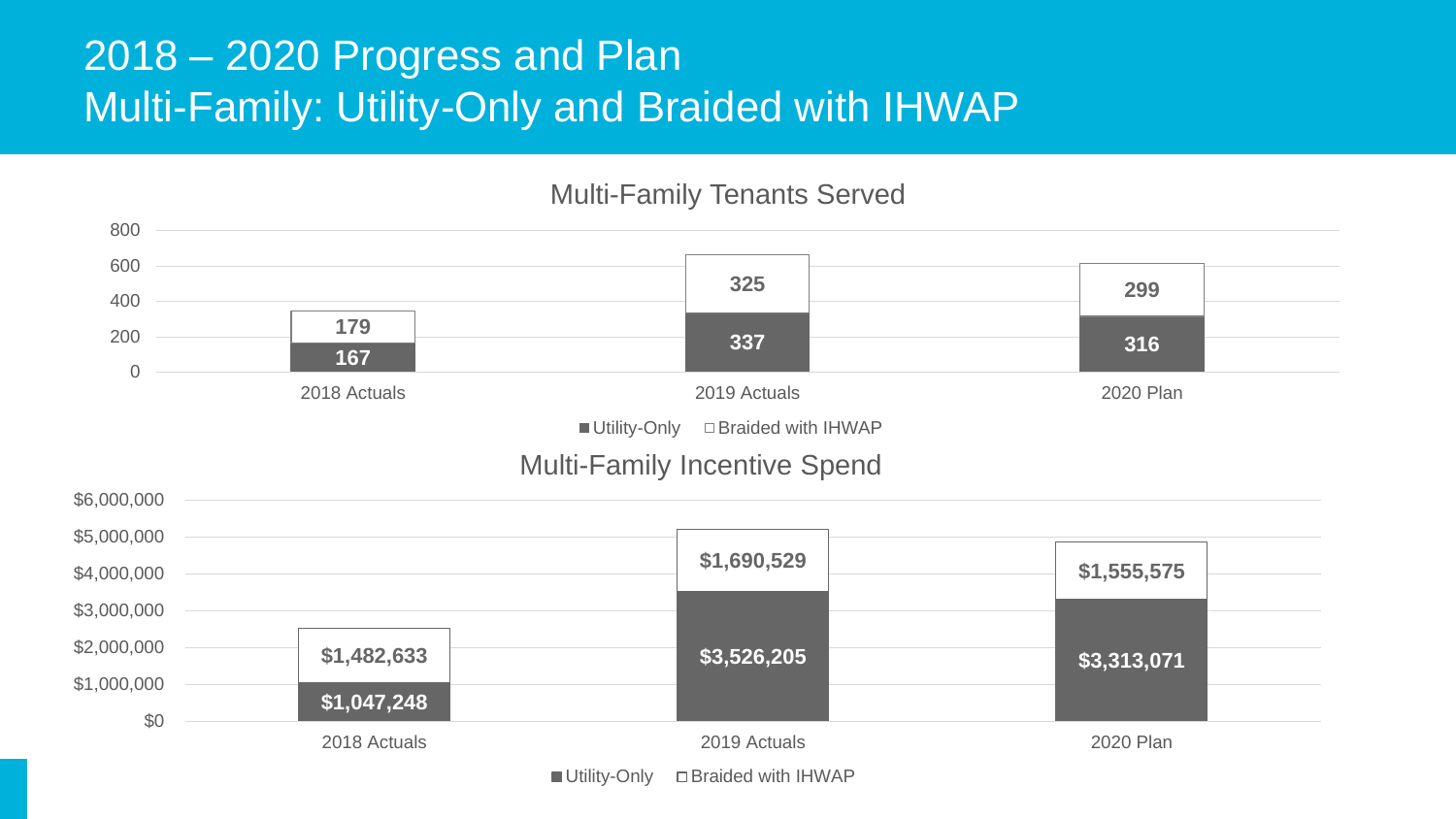## 2018 – 2020 Progress and Plan Northern IL Utilities: Total CAA (SF and MF)

#### Northern IL CAA Participants (SF and MF)